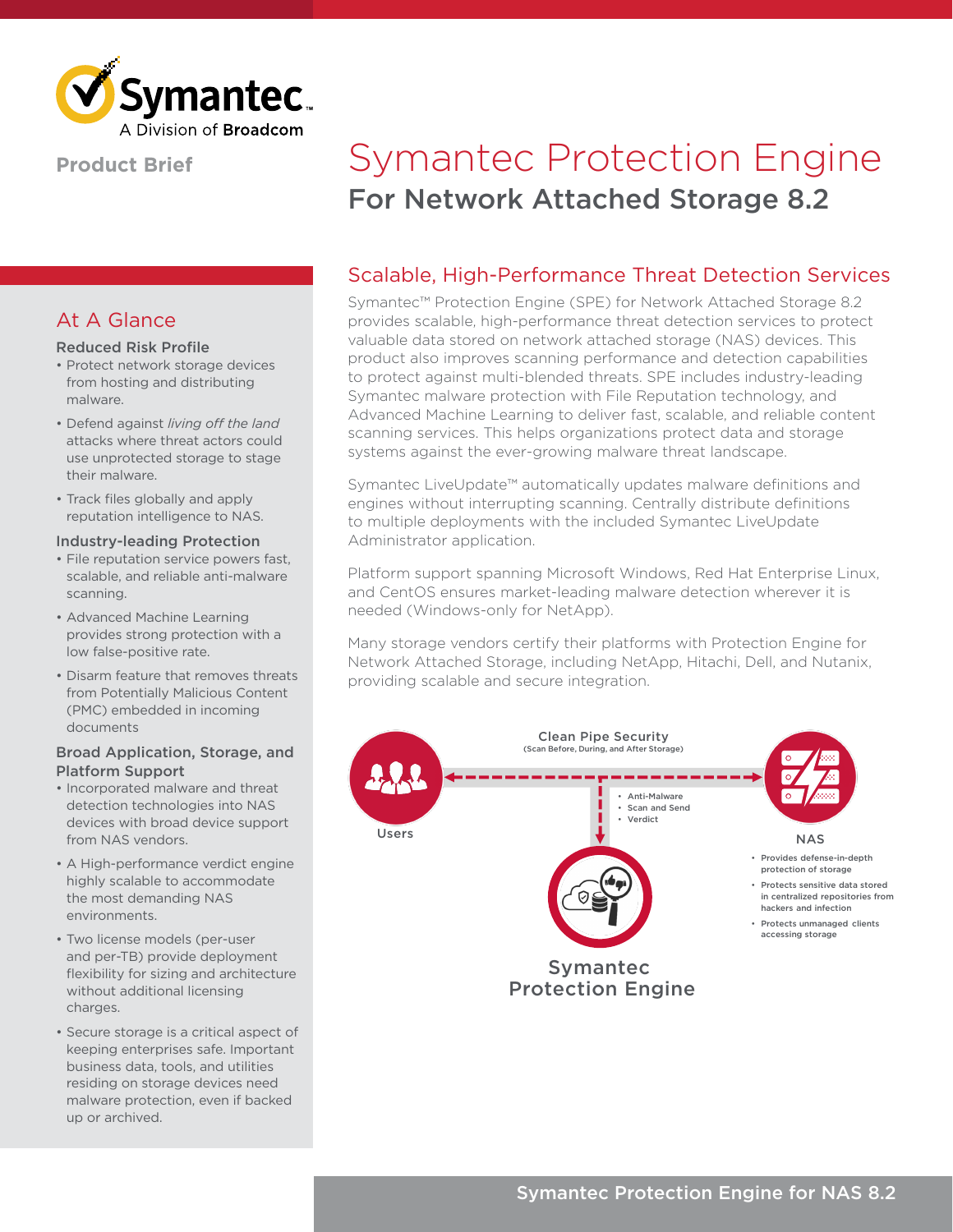# SPE for Network Attached Storage Enhancements

#### Flexible Management Options

- New Symantec hosted Cloud Console manage all SPE instances in a single console, included at no additional charge.
- On-premises Graphical User Interface (GUI) for oneto-one local management.
- Command-line management for on-demand scalability with script based configuration.

#### Increased Protection

- Symantec STARGate integration
- New Disarm feature:
	- Removes DDE, JavaScript, Macros, and Embedded Files from Office and PDF documents
	- Original file is quarantined for later retrieval as needed

## Increased Usability/Productivity

• Support for large files > 2 GB

### New Platform Support

- Open JRE
- Windows 2019
- RHEL/CentOS 8.0, 8.1 and 8.2 8.0

## Key Features

- Rich, easy-to-use centralized console for managing and monitoring all instances
- Advanced Machine Learning capability
- Syslog support
- Out-of-box support for NetApp filers
- Detect both known and unknown malware using Symantec file reputation service technology
- Mobile data scanning capabilities for APK files
- AV Microdefs for smaller definition updates
- Reconstructs Office 2003/2007+ and PDF documents after removing active embedded content (meaning Macro, JavaScript),
- Supports secure ICAP for NAS devices which support it
- Specify both time and time ranges in LiveUpdate **Triggers**

## **Benefits**

- Protect applications and storage from hosting and distributing malware
- High-performance scanning of files for viruses, malware, spyware, worms, and Trojans
- Easily integrates with third-party NAS devices via ICAP or RPC (NetApp only)
- Delivers statistical and detailed activity reports that can be viewed in HTML or exported to CSV format
- Delivers consumption reporting to illustrate how resources are being utilized
- Improved alerts allow event triggers to be sent via email or SNMP alerts when a predetermined number of events occur
- Improved logging captures and displays more event details

## Advantages

- Leverages the next generation of Symantec threat detection technology
- Scalable solution with the ability to run multiple SPE for NAS servers in parallel and utilize most popular load-balancing solutions
- Support for multiple operating systems and mixed mode NetApp deployment
- Backed up by the Symantec Security Response organization
- R&D centers in every region of the world
- Supports Rapid Release virus definitions